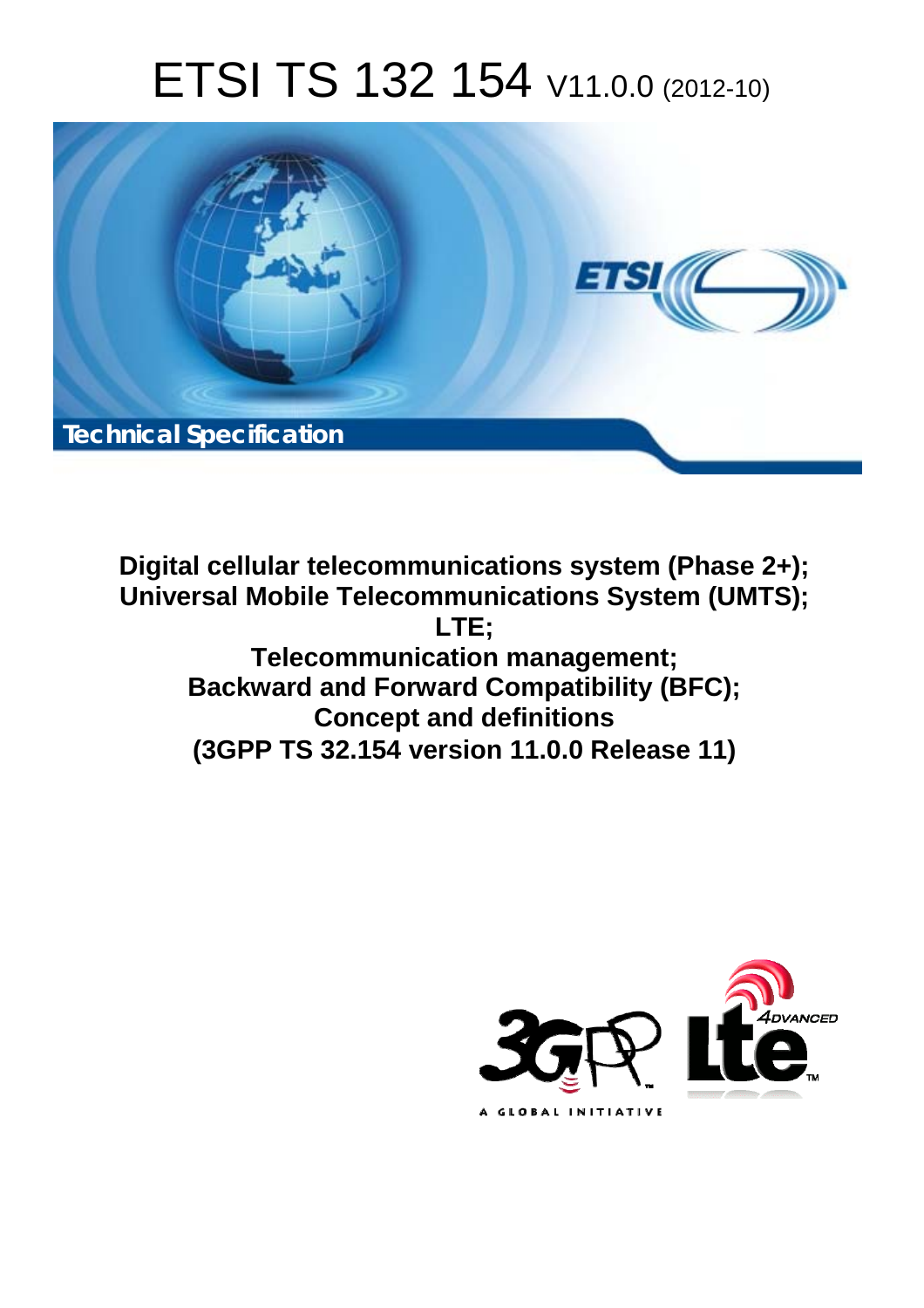Reference RTS/TSGS-0532154vb00

> Keywords GSM,LTE,UMTS

#### *ETSI*

#### 650 Route des Lucioles F-06921 Sophia Antipolis Cedex - FRANCE

Tel.: +33 4 92 94 42 00 Fax: +33 4 93 65 47 16

Siret N° 348 623 562 00017 - NAF 742 C Association à but non lucratif enregistrée à la Sous-Préfecture de Grasse (06) N° 7803/88

#### *Important notice*

Individual copies of the present document can be downloaded from: [http://www.etsi.org](http://www.etsi.org/)

The present document may be made available in more than one electronic version or in print. In any case of existing or perceived difference in contents between such versions, the reference version is the Portable Document Format (PDF). In case of dispute, the reference shall be the printing on ETSI printers of the PDF version kept on a specific network drive within ETSI Secretariat.

Users of the present document should be aware that the document may be subject to revision or change of status. Information on the current status of this and other ETSI documents is available at <http://portal.etsi.org/tb/status/status.asp>

If you find errors in the present document, please send your comment to one of the following services: [http://portal.etsi.org/chaircor/ETSI\\_support.asp](http://portal.etsi.org/chaircor/ETSI_support.asp)

#### *Copyright Notification*

No part may be reproduced except as authorized by written permission. The copyright and the foregoing restriction extend to reproduction in all media.

> © European Telecommunications Standards Institute 2012. All rights reserved.

DECT<sup>™</sup>, PLUGTESTS<sup>™</sup>, UMTS<sup>™</sup> and the ETSI logo are Trade Marks of ETSI registered for the benefit of its Members. **3GPP**TM and **LTE**™ are Trade Marks of ETSI registered for the benefit of its Members and of the 3GPP Organizational Partners.

**GSM**® and the GSM logo are Trade Marks registered and owned by the GSM Association.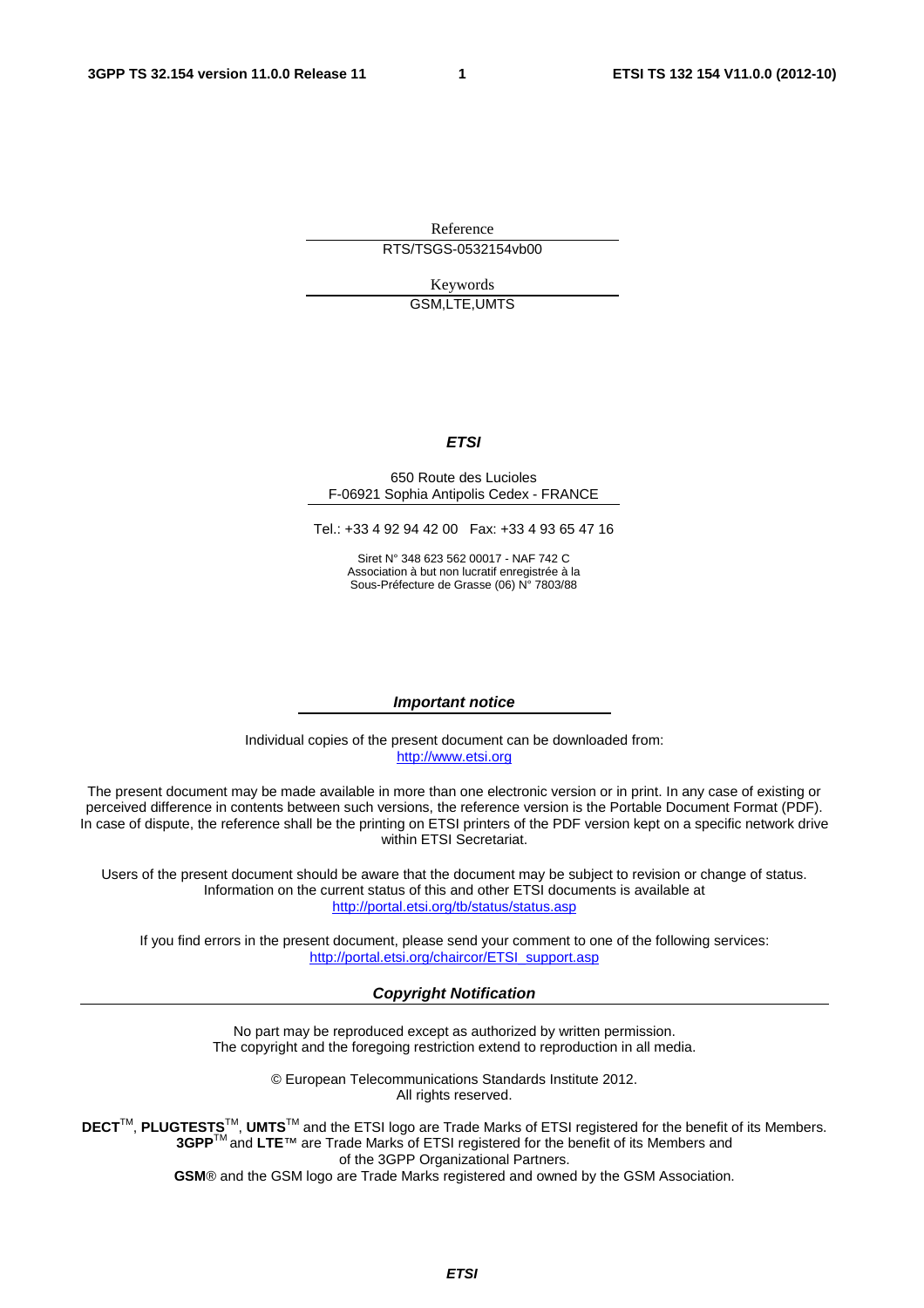# Intellectual Property Rights

IPRs essential or potentially essential to the present document may have been declared to ETSI. The information pertaining to these essential IPRs, if any, is publicly available for **ETSI members and non-members**, and can be found in ETSI SR 000 314: *"Intellectual Property Rights (IPRs); Essential, or potentially Essential, IPRs notified to ETSI in respect of ETSI standards"*, which is available from the ETSI Secretariat. Latest updates are available on the ETSI Web server [\(http://ipr.etsi.org](http://webapp.etsi.org/IPR/home.asp)).

Pursuant to the ETSI IPR Policy, no investigation, including IPR searches, has been carried out by ETSI. No guarantee can be given as to the existence of other IPRs not referenced in ETSI SR 000 314 (or the updates on the ETSI Web server) which are, or may be, or may become, essential to the present document.

# Foreword

This Technical Specification (TS) has been produced by ETSI 3rd Generation Partnership Project (3GPP).

The present document may refer to technical specifications or reports using their 3GPP identities, UMTS identities or GSM identities. These should be interpreted as being references to the corresponding ETSI deliverables.

The cross reference between GSM, UMTS, 3GPP and ETSI identities can be found under <http://webapp.etsi.org/key/queryform.asp>.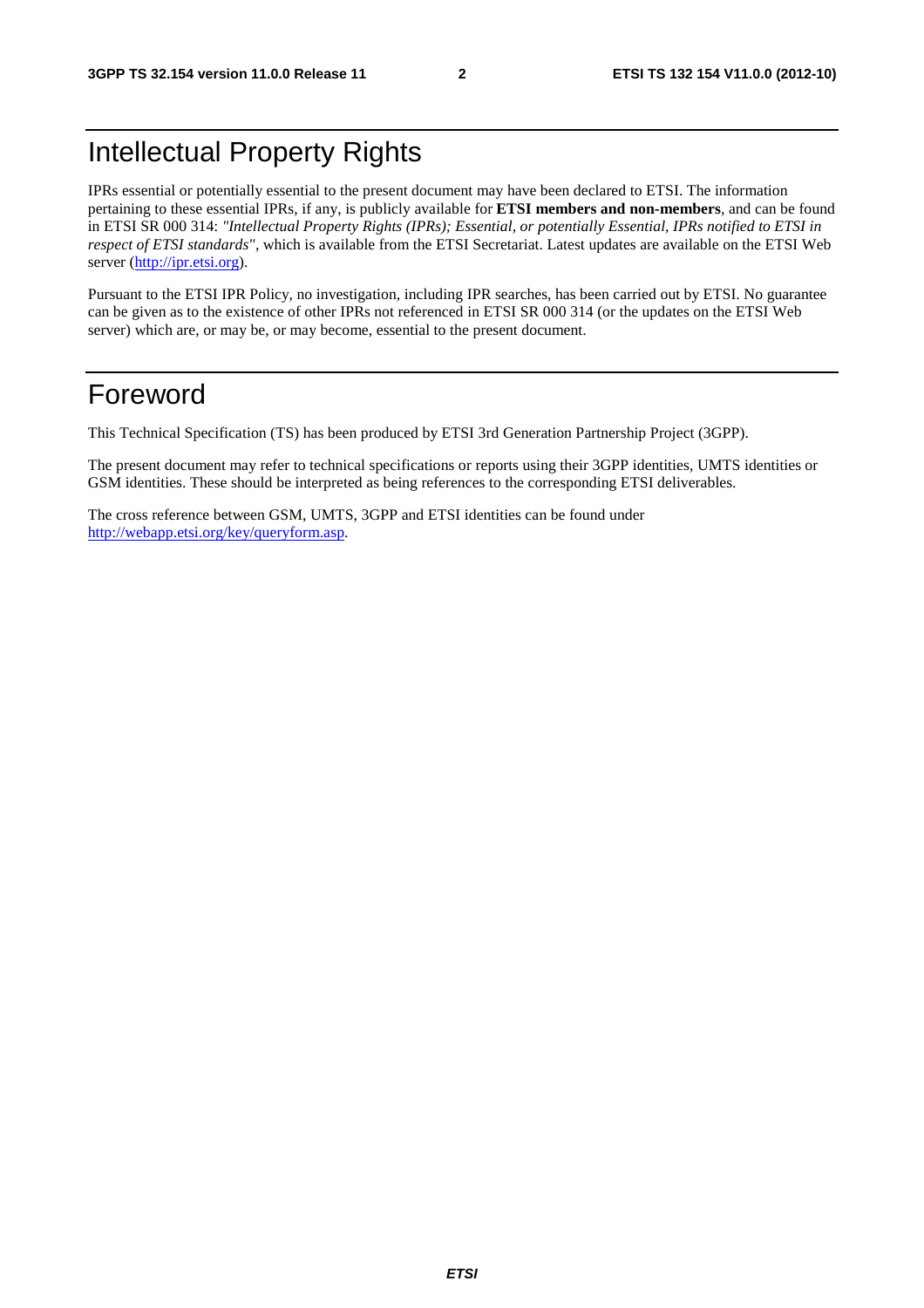$\mathbf{3}$ 

# Contents

| 1                     |                               |  |  |  |  |  |
|-----------------------|-------------------------------|--|--|--|--|--|
| 2                     |                               |  |  |  |  |  |
| 3                     |                               |  |  |  |  |  |
| 3.1<br>3.2            |                               |  |  |  |  |  |
|                       |                               |  |  |  |  |  |
| $\overline{4}$<br>4.1 |                               |  |  |  |  |  |
| 4.2                   |                               |  |  |  |  |  |
| 5                     |                               |  |  |  |  |  |
| 5.1                   |                               |  |  |  |  |  |
| 5.2                   |                               |  |  |  |  |  |
| 5.3                   |                               |  |  |  |  |  |
| 6                     |                               |  |  |  |  |  |
| 6.1                   |                               |  |  |  |  |  |
| 6.2                   |                               |  |  |  |  |  |
| 6.3                   |                               |  |  |  |  |  |
| 6.3.1<br>6.3.2        |                               |  |  |  |  |  |
| 6.3.3                 |                               |  |  |  |  |  |
| 6.3.4                 |                               |  |  |  |  |  |
| 6.3.5                 |                               |  |  |  |  |  |
|                       | <b>Annex A (informative):</b> |  |  |  |  |  |
|                       | <b>Annex B</b> (informative): |  |  |  |  |  |
|                       |                               |  |  |  |  |  |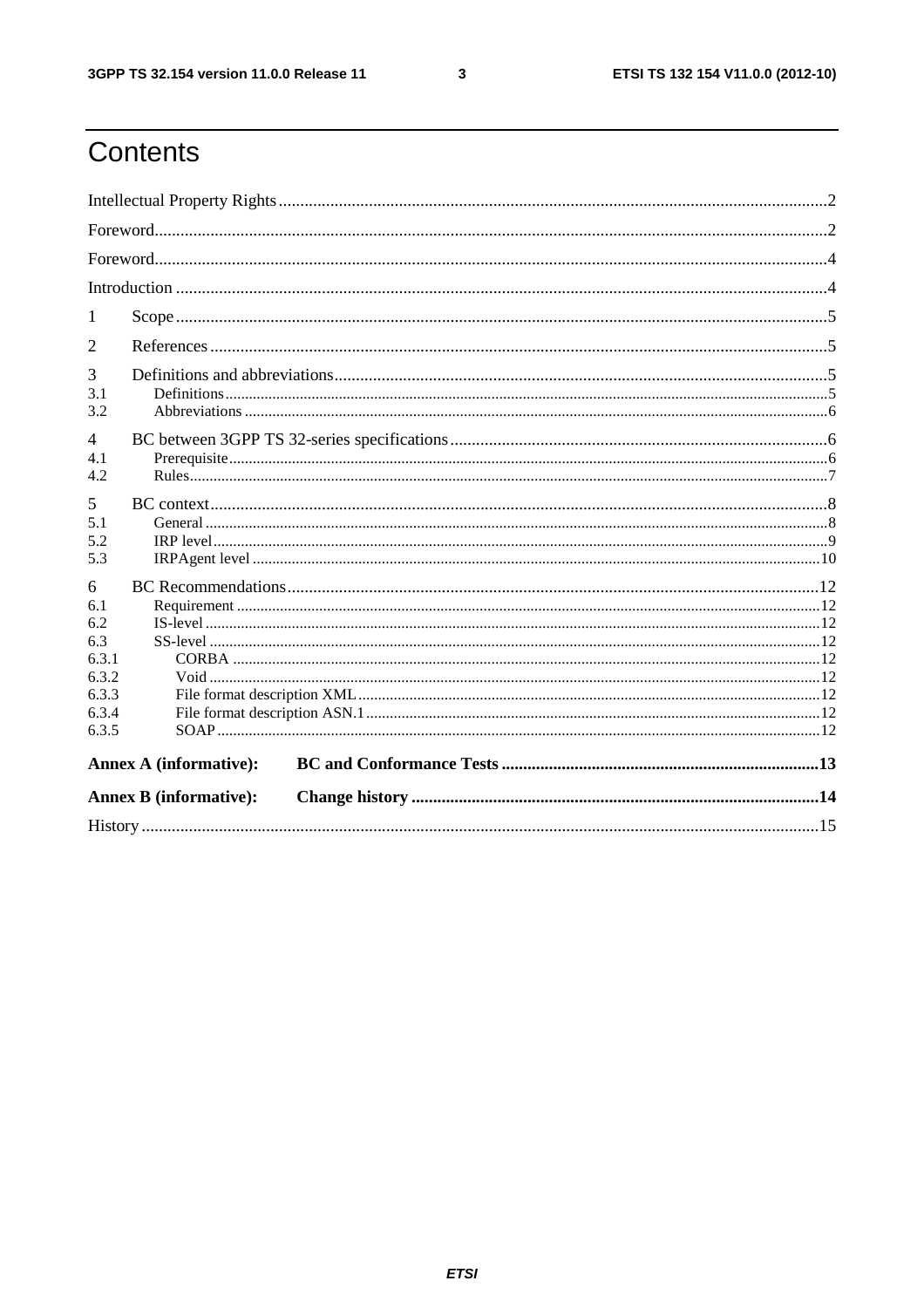# Foreword

This Technical Specification has been produced by the 3<sup>rd</sup> Generation Partnership Project (3GPP).

The contents of the present document are subject to continuing work within the TSG and may change following formal TSG approval. Should the TSG modify the contents of the present document, it will be re-released by the TSG with an identifying change of release date and an increase in version number as follows:

Version x.y.z

where:

- x the first digit:
	- 1 presented to TSG for information;
	- 2 presented to TSG for approval;
	- 3 or greater indicates TSG approved document under change control.
- y the second digit is incremented for all changes of substance, i.e. technical enhancements, corrections, updates, etc.
- z the third digit is incremented when editorial only changes have been incorporated in the document.

# Introduction

The Itf-N partitions two groups of interacting entities called IRPManager(s) and IRPAgent(s).

The interactions between an IRPManager and IRPAgent are specified by the set of IRP specifications the IRPAgent supports, and which the IRPManager uses.

Each YyyIRP (where "Yyy" stands for Alarm, BasicCM, etc.) permits a manager to, via getIRPVersion, inspect it's supported IRPVersion(s). Each such IRPVersion uniquely identifies one supported Interface IRP SS.

Each YyyIRP may also permit an IRPManager to, via getNRMIRPVersions, inspect it's supported NRM IRPVersion(s). Each such IRPVersion uniquely identifies one supported NRM IRP SS.

The 3GPP IRP specifications are expected to evolve. For example, 3GPP Release 6 specifications include more or modified features compared to the corresponding set in Release 5.

An IRPManager and IRPAgent, with implementations conformant to the same IRP specification (at the same IRPVersion(s)) will be able to communicate.

However, an upgrade of the IRPVersion, if not performed by both IRPAgent and IRPManager, can result in interworking failure if Backward Compatibility (BC) issues are not addressed.

The present document is applicable/relevant to a system context of a group of interacting IRPManagers and IRPAgents where some members are using one IRPVersion while others are using an upgraded IRPVersion.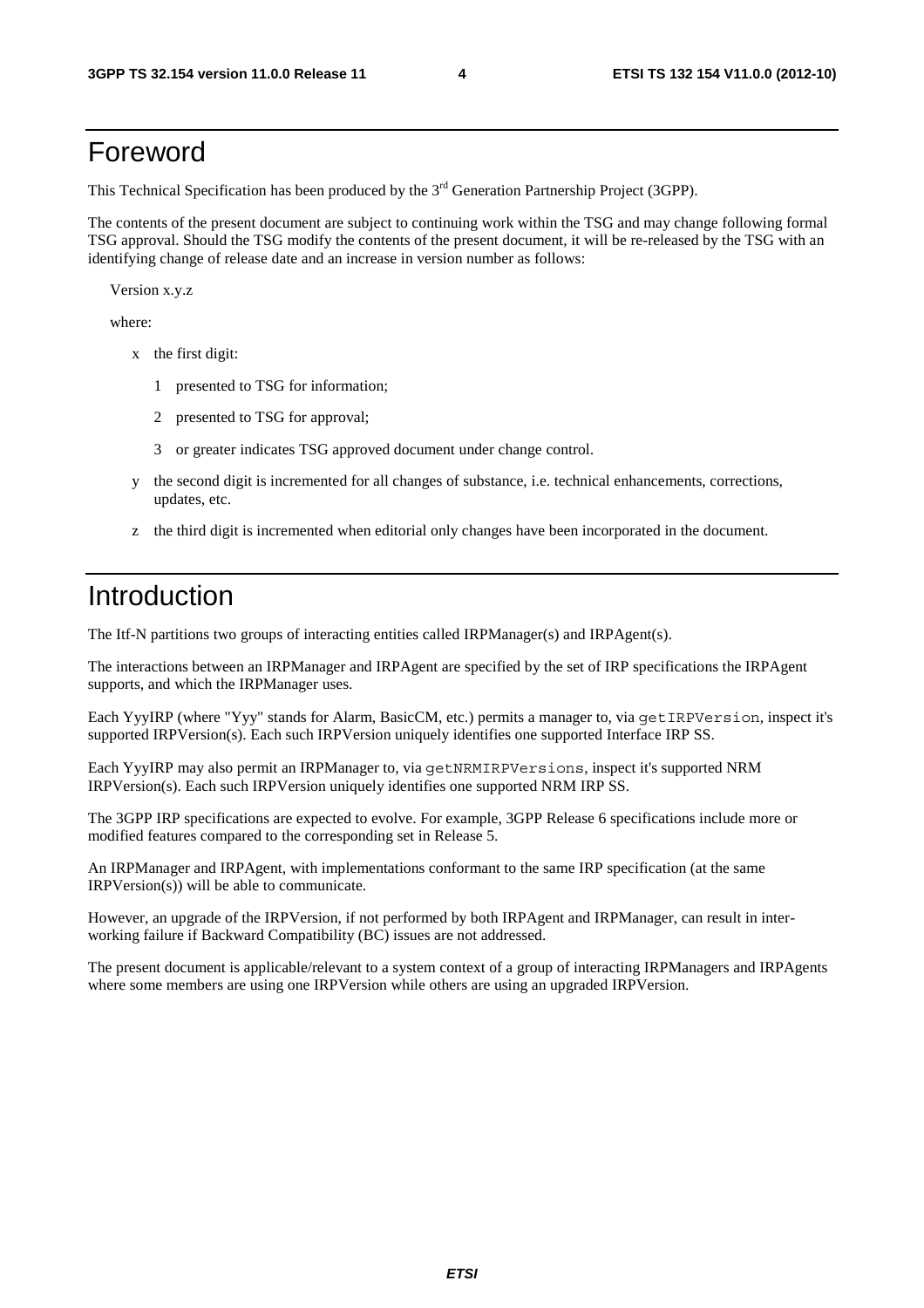# 1 Scope

The present document gives recommendations to develop future IRP specifications in a Backward Compatible (BC) way so that the group of IRPManager(s) and IRPAgent(s) are not forced to be upgraded in lock step.

The business case for supporting such group, as described above, is complex. It may not relate to the functions of the supported IRPs alone. Rather, it can relate to the cost of coordination of IRPVersion upgrades, the cost of maintaining an old IRPVersion and the cost of using single-vendor or multi-vendor IRPAgents. These considerations are operator deployment scenarios specific.

Clause 4 specifies the Recommendations and clause 5 describes the system context where the Recommendations are applicable.

Editor's Note: The 'forward compatability' part is FFS.

# 2 References

The following documents contain provisions which, through reference in this text, constitute provisions of the present document.

- References are either specific (identified by date of publication and/or edition number or version number) or non-specific.
- For a specific reference, subsequent revisions do not apply.
- For a non-specific reference, the latest version applies. In the case of a reference to a 3GPP document (including a GSM document), a non-specific reference implicitly refers to the latest version of that document *in the same Release as the present document*.
- [1] 3GPP TS 32.101: "Telecommunication management; Principles and high level requirements".
- [2] 3GPP TS 32.102: "Telecommunication management; Architecture".
- [3] 3GPP TS 32.111-2: "Telecommunication management; Fault Management; Part 2: Alarm Integration Reference Point (IRP): Information Service (IS)".
- [4] 3GPP TS 32.311: "Telecommunication management; Generic Integration Reference Point (IRP) management; Requirements".

# 3 Definitions and abbreviations

# 3.1 Definitions

For the purposes of the present document, the following terms and definitions apply:

**Element Manager (EM):** See 3GPP TS 32.101 [1].

**IRPAgent:** See 3GPP TS 32.102 [2].

**IRPManager:** See 3GPP TS 32.102 [2].

**IRPVersion:** See "IRP document version number string" or "IRPVersion" in 3GPP TS 32.311 [4] clause 3.1.

**Network Manager (NM):** See 3GPP TS 32.101 [1].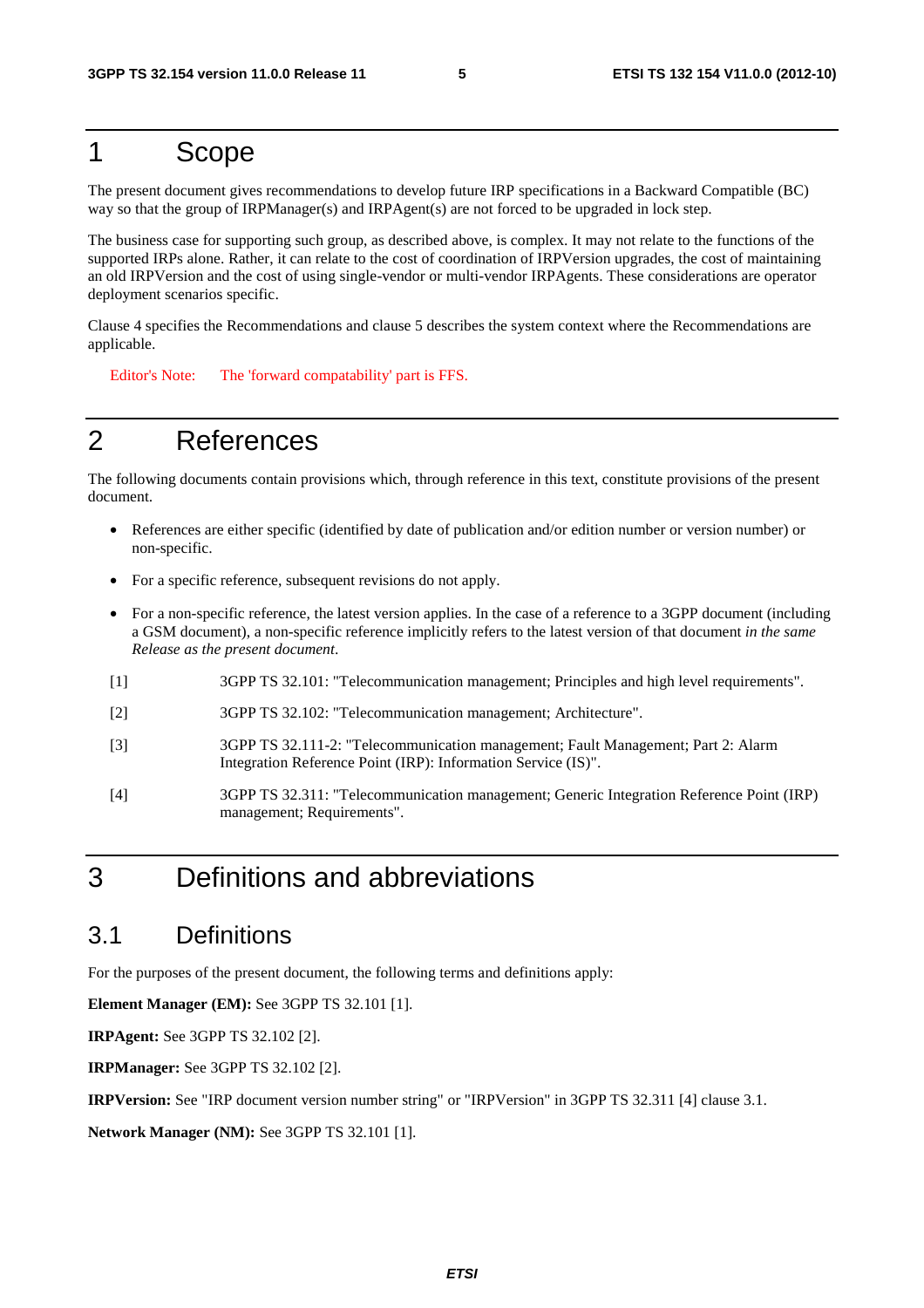# 3.2 Abbreviations

For the purposes of the present document, the following abbreviations apply:

| ASN.1        | <b>Abstract Syntax Notation One</b>                   |
|--------------|-------------------------------------------------------|
| BC           | Backward Compatible or Backward Compatibility         |
| <b>CMIP</b>  | <b>Common Management Information Protocol</b>         |
| <b>CORBA</b> | Common Object Request Broker Architecture             |
| EM           | Element Manager                                       |
| -IS          | <b>Information Service</b>                            |
| <b>IRP</b>   | <b>Integration Reference Point</b>                    |
| <b>NE</b>    | Network Element                                       |
| <b>NM</b>    | Network Manager                                       |
| <b>NRM</b>   | Network Resource Model                                |
| <b>VSE</b>   | Vendor Specific Extension (to 3GPP IRP specification) |
| SS           | <b>Solution Set</b>                                   |
| <b>XML</b>   | eXtensible Markup Language                            |

# 4 BC between 3GPP TS 32-series specifications

# 4.1 Prerequisite

The words old and new, when qualifying an IRPVersion, refer to a single Interface IRPVersion of the same kind, e.g. Alarm IRP. They also refer to NRM IRPVersion of the same kind, e.g. Core NRM. The 'new' refers to a later release compared to the 'old'.

The words old and new, when qualifying an IRPManager, refer to an entity that is using the old or the new (Interface or NRM) IRPVersion.

The words old and new, when qualifying an IRPAgent, refer to an entity that contains an IRP that is supporting the old or the new (Interface or NRM) IRPVersion.

In majority cases, an IRPAgent instance contains multiple IRPs, each of which is using a particular Interface IRPVersion. In these cases, each Recommendation statement should be repeated to cover all IRPs involved.

The Recommendations do not imply that equipment vendors shall always supply their new IRPAgents in compliance to the solutions satisfying the Recommendations. The Recommendations simply identify the expected behaviours of a new system when it, claiming BC, interacts with an old system. Whether or not an IRPAgent should satisfy the Recommendations is a decision of the equipment vendor/supplier.

The Recommendations do not imply that the next release of 3GPP Interface IRP or NRM IRP specification must be BC (to the older one). Whether or not a new release of an Interface IRP or NRM IRP should be BC to its older version is a decision of the 3GPP specification author, on a case-by-case basis.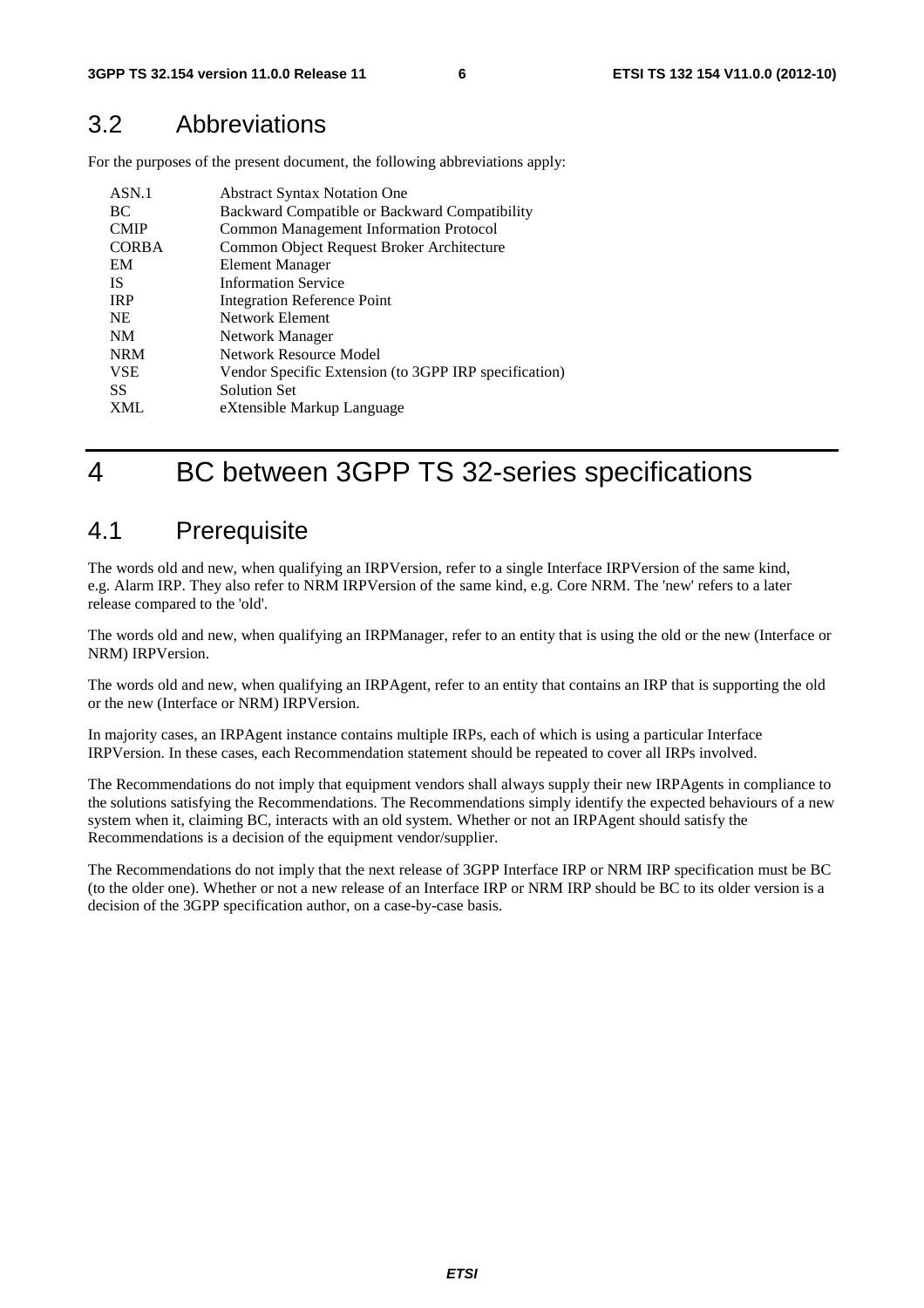# 4.2 Rules

- [REC-1] An old IRPManager inter-operates with an old IRPAgent-A and a new IRPAgent-B. The interaction shall be successful in that the IRPManager can obtain the network management services (capabilities and features) defined by the old IRPVersion from both IRPAgents. The IRPManager needs not have knowledge of new network management services defined by the new IRPVersion.
- [REC-2] A new IRPManager inter-operates with a new IRPAgent-A and an old IRPAgent-B. The interaction shall be successful in that the IRPManager can obtain the network management services defined by (a) the new IRPVersion from IRPAgent-A and (b) the old IRPVersion from IRPAgent-B.
- NOTE: If the next minor and/or major release of 3GPP Interface IRP or NRM IRP specification is BC (to the older one), one could reduce or eliminate the difficult coordination task to introduce IRPVersion upgrades in a large management domain containing multiple IRPManagers and IRPAgents. It can be more cost-effective if IRPVersion upgrades to individual entity (i.e. IRPManager and IRPAgent) are done at different times.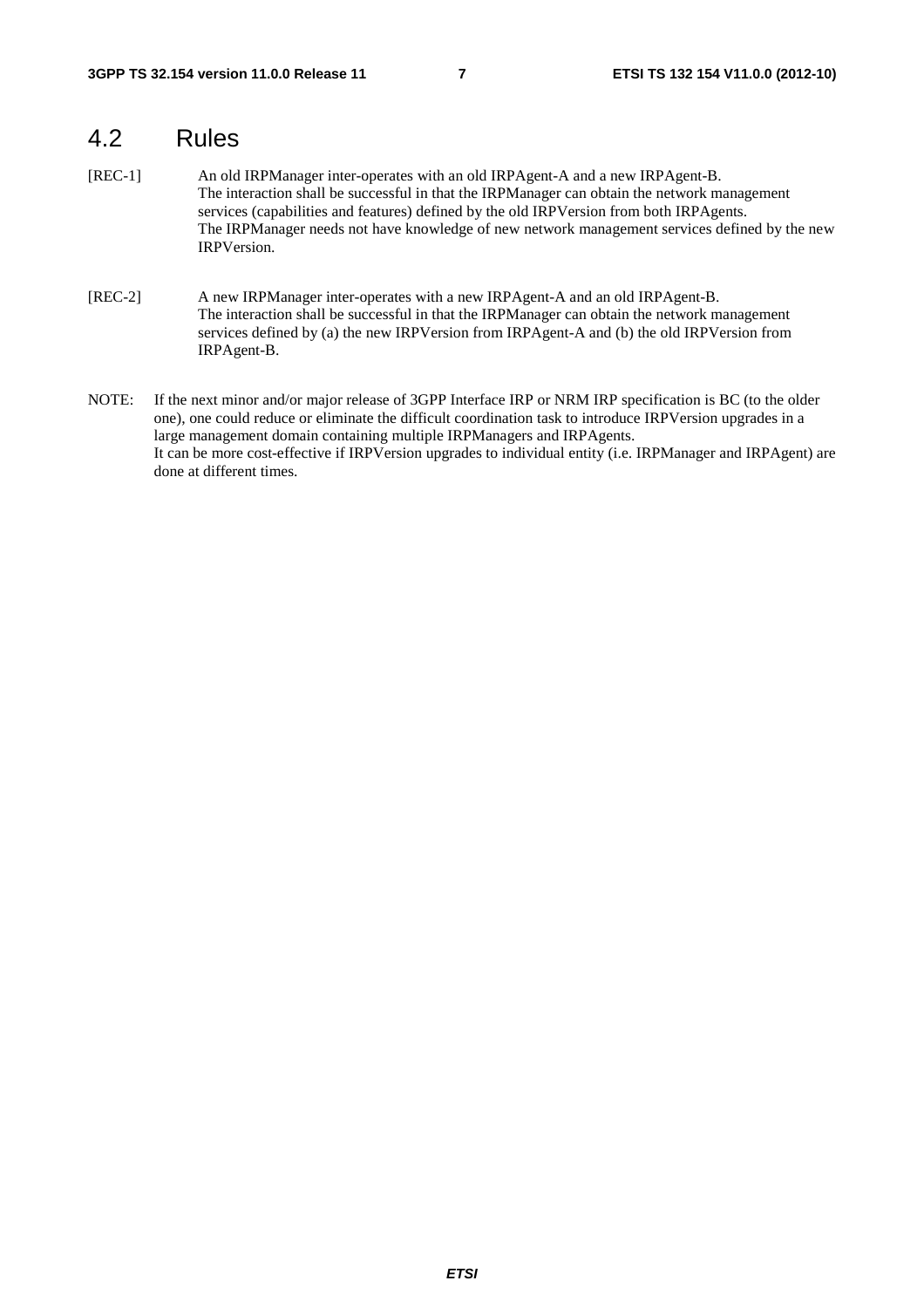# 5 BC context

### 5.1 General

This clause defines the context under which the requirements specified in the present document are applicable.

The word 'old' qualifies the related entity (i.e. the AlarmIRP of an IRPAgent instance or Alarm IRPManager) that is using an older 3GPP IRPVersion (called old version). The word 'new' qualifies the related entity that is using a newer (upgraded) 3GPP IRPVersion.

EXAMPLE: A hypothetical 3GPP TS 32.123 V6.0.0 is considered the old version with reference to 3GPP TS 32.123 V6.1.0. The two versions in question can belong to the same or different major releases (e.g. Rel-5 or Rel-6).

The box labelled EM in figure 5.1 conveys the same idea as the box of the same label in the System Context-A of other IRP specifications such as Alarm IRP IS 3GPP TS 32.111-2 [3].

One or all EM-labelled boxes of figure 5.1 can be interchanged with the NE-labelled box (see System Context-B of other IRP specifications such as Alarm IRP IS 3GPP TS 32.111-2 [3]). The NE entities are not shown in order to make the figure easier to read.



**Figure 5.1: Overall BC System Context** 

In general, an IRPAgent instance may contain several Interface YyyIRP instances and associated supporting Yyy NRM IRPs (where one IRP can be for example Alarm IRP, Test Management IRP, or "Notification IRP", etc and where the other IRP can be for example Generic IRP). The Interface and NRM YyyIRP specifications of particular IRPVersion(s) together specify the behaviour of an Interface IRP and the supporting NRM IRP (s).

NOTE: The IRPVersion concept is related to the IRP. The IRPVersion concept is not related to the IRPAgent as this may contain multiple IRPs.

Given this background, the BC issues are addressed at two separate but related levels as described in clauses 5.2 and 5.3.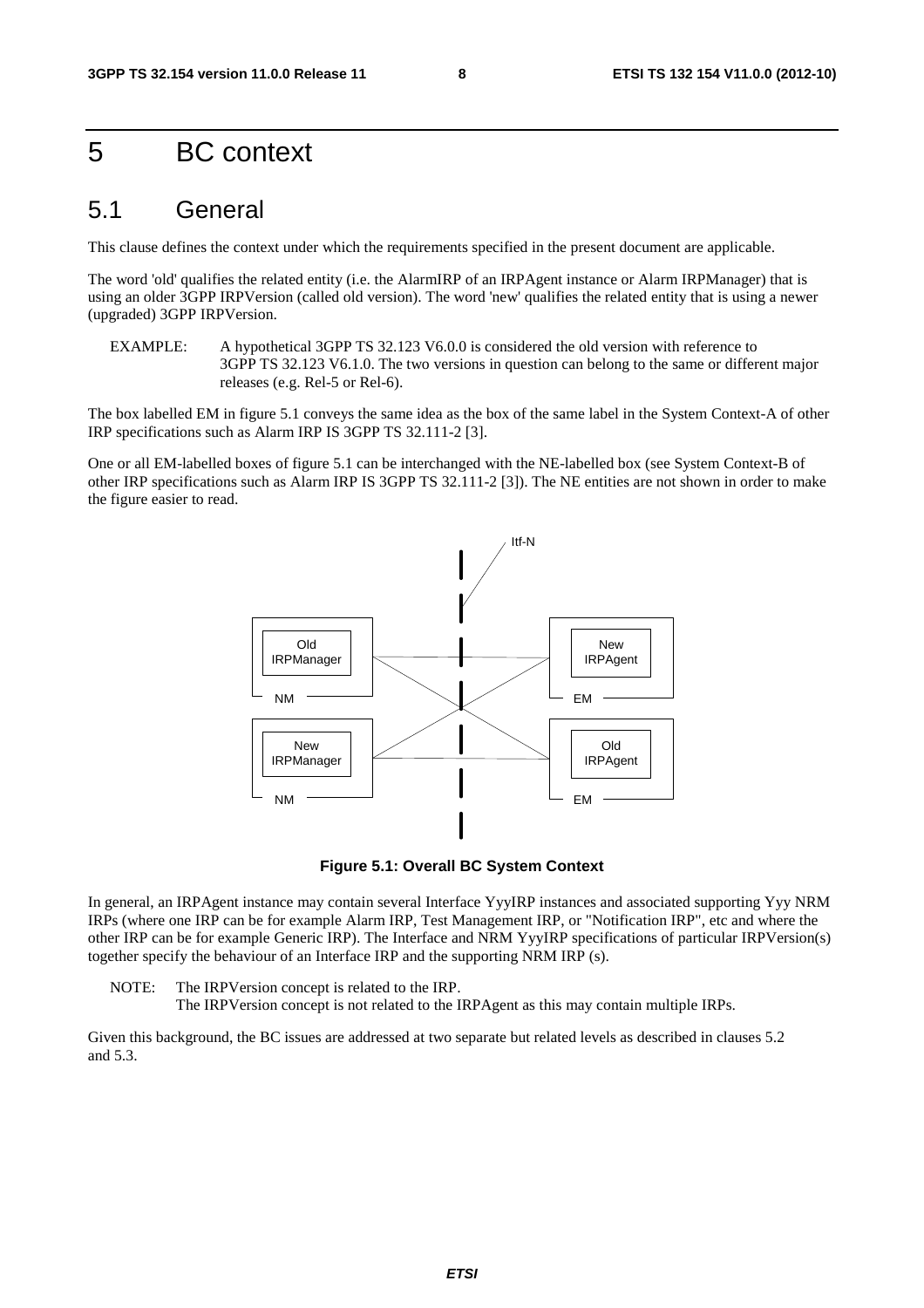# 5.2 IRP level

The two diagrams here illustrate conceptually the two possible contexts when we address BC at this IRP level.



**Figure 5.2: Specification BC System Context** 

An YyyIRP instance supports a particular Interface IRPVersion and a particular set of NRM IRPVersions. An IRPManager uses a particular Interface IRPVersion and a particular set of NRM IRPVersions.

If an YyyIRP instance supports Interface IRPVersion-X and NRM IRPVersions-Y, then it can interact successfully with an IRPManager that uses the same IRPVersions. This is illustrated by the case of the "Old IRPManager" and the "Old IRPAgent" of the bottom diagram (and note that the diagram does not show the NRM IRP version support).

If this same YyyIRP instance upgrades its Interface IRPVersion-X to X2 that is BC to X, then it can interact successfully with an IRPManager that uses the Interface IRPVersion-X or IRPVersion-X2. The top diagram of figure 5.2 illustrates this case (and note that the diagram does not show the NRM IRP version support).

If this same YyyIRP instance upgrades its NRM IRPVersion-Y to Y2 that is BC to Y, then it can interact successfully with an IRPManager that uses the NRM IRPVersion-Y or NRM IRPVersion-Y2. The top diagram of figure 5.2 illustrated this case (and note that the diagram does not show the NRM IRP version support).

Given the above, the BC issues addressed at the present document level are:

• How to determine if an IRP IS or SS specification (Interface IRP or NRM IRP) is BC to an earlier version ? This can be addressed in another way.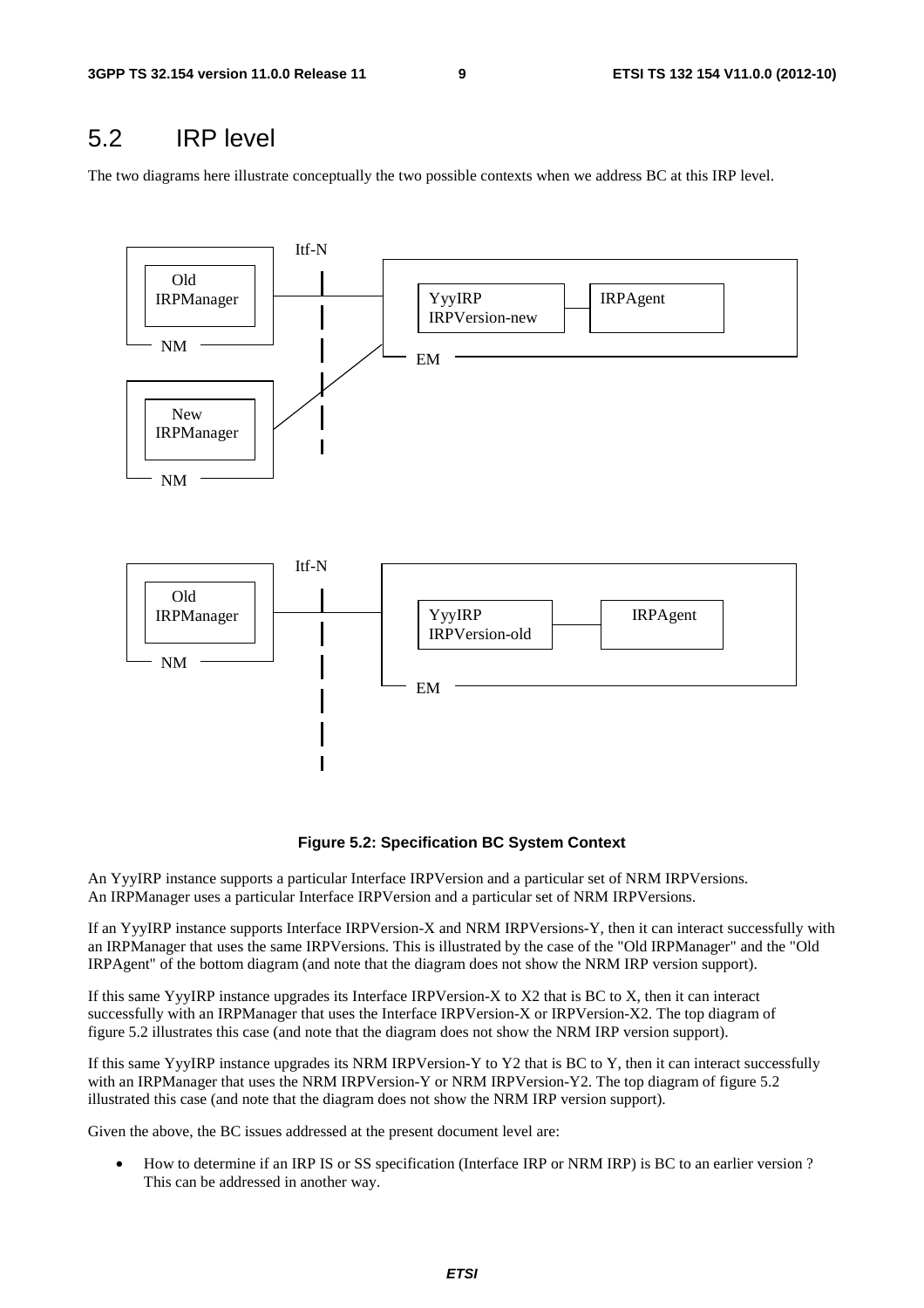What are the BC-rules that the author of a 3GPP IRP specification should use to extend an old-version to produce a new version that can claim BC (to that old-version) ?

At this level, the specification author shall define BC-rules for each of the following:

- Interface IRP- Requirements.
- Interface IRP IS.
- Interface IRP  $SS(s)$ .
- NRM IRP requirements.
- NRM IRP IS.
- NRM IRP  $SS(s)$ .
- Data Definition IRP IS.
- Data Definition IRP SS(s).

One reason why the specification author addresses BC at this IRP level is that, for certain technologies, such as CORBA, it is possible that one entity using (compiles with) one IRP SS specification (i.e. the CORBA SS) while the other communicating entity using a new but BC version can interact successfully (such as the case of the IRPManager and IRPAgent-A of [REC-1]).

# 5.3 IRPAgent level

Figure 5.3 illustrates the two possible contexts when addressing BC at this IRPAgent level.



#### **Figure 5.3: System/Implementation BC System Context**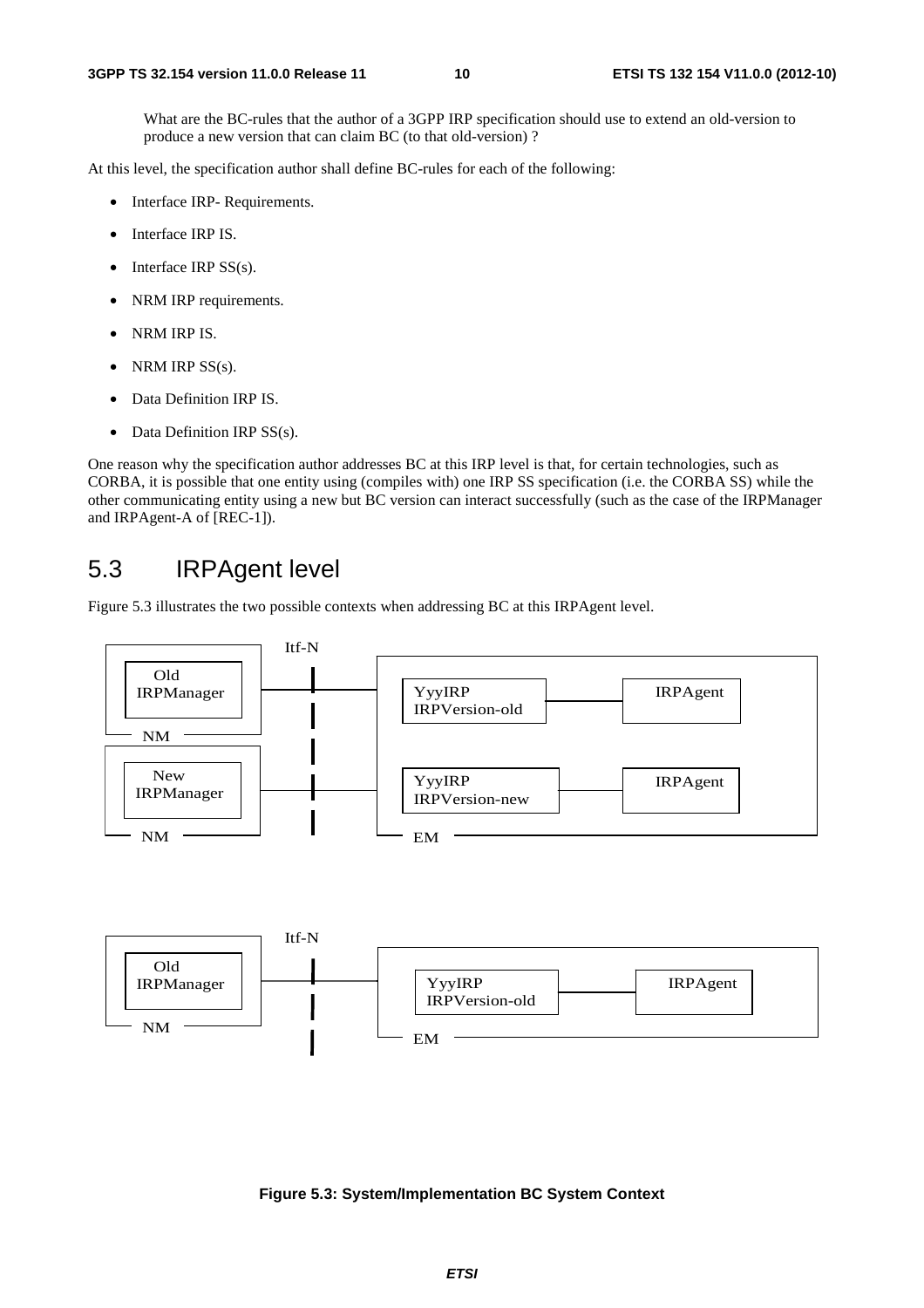NOTE 1: An IRPAgent instance contains multiple YyyIRP instances such as AlarmIRP, NotificationIRP, TestManagementIRP, etc. Each YyyIRP instance implements/supports the corresponding YyyIRP specification of a particular IRPVersion.

Suppose IRPAgent-A contains YyyIRP of Interface IRPVersion-4, YyyIRP of Interface IRPVersion-5 and YyyIRP of Interface IRPVersion-6 and all IRPs support NRM IRPVersion-7 (see Note 2), this IRPAgent-A is BC if it can interoperate successfully with the following:

- IRPManager 1 using Interface IRPVersion-4 or 3 using NRM IRPVersion-7 or 6.
- IRPManager 2 using Interface IRPVersion-5 or 4 using NRM IRPVersion-7 or 6.
- IRPManager 3 using Interface IRPVersion-6 or 5 using NRM IRPVersion-7 or 6.

NOTE 2: All IRPs contained by the same IRPAgent instance should support the same set of NRM IRPVersions.

It is anticipated that the IRPAgent level BC solution includes:

- An IRPAgent service allowing IRPManager to discover all the IRPAgent supported Interface IRPVersion(s).
- An IRPAgent service allowing IRPManager to discover the IRPAgent supported NRM IRPVersion(s).
- An IRPAgent service allowing IRPManager to discover the reference/address of the IRP instance (of the IRPAgent) supporting a particular Interface IRPVersion.

The two diagrams in figure 5.3 illustrate the two possible ways to support BC at this so-called IRPAgent level.

The IRPVersion-new needs not to be BC to IRPVersion-old. In the case that IRPVersion-new is BC to IRPVersion-old, it is EM supplier's choice if "IRP level" or "IRPAgent level" solution will be used to support BC. In the case that the IRPVersion-new is not BC to IRPVersion-old, then the EM supplier will have no choice but to use "IRPAgent level" solution if it wants its EM to support BC.

NOTE 3: IRPAgent service supporting "discovery" (as stated by the above three bullets) is not illustrated in the two diagrams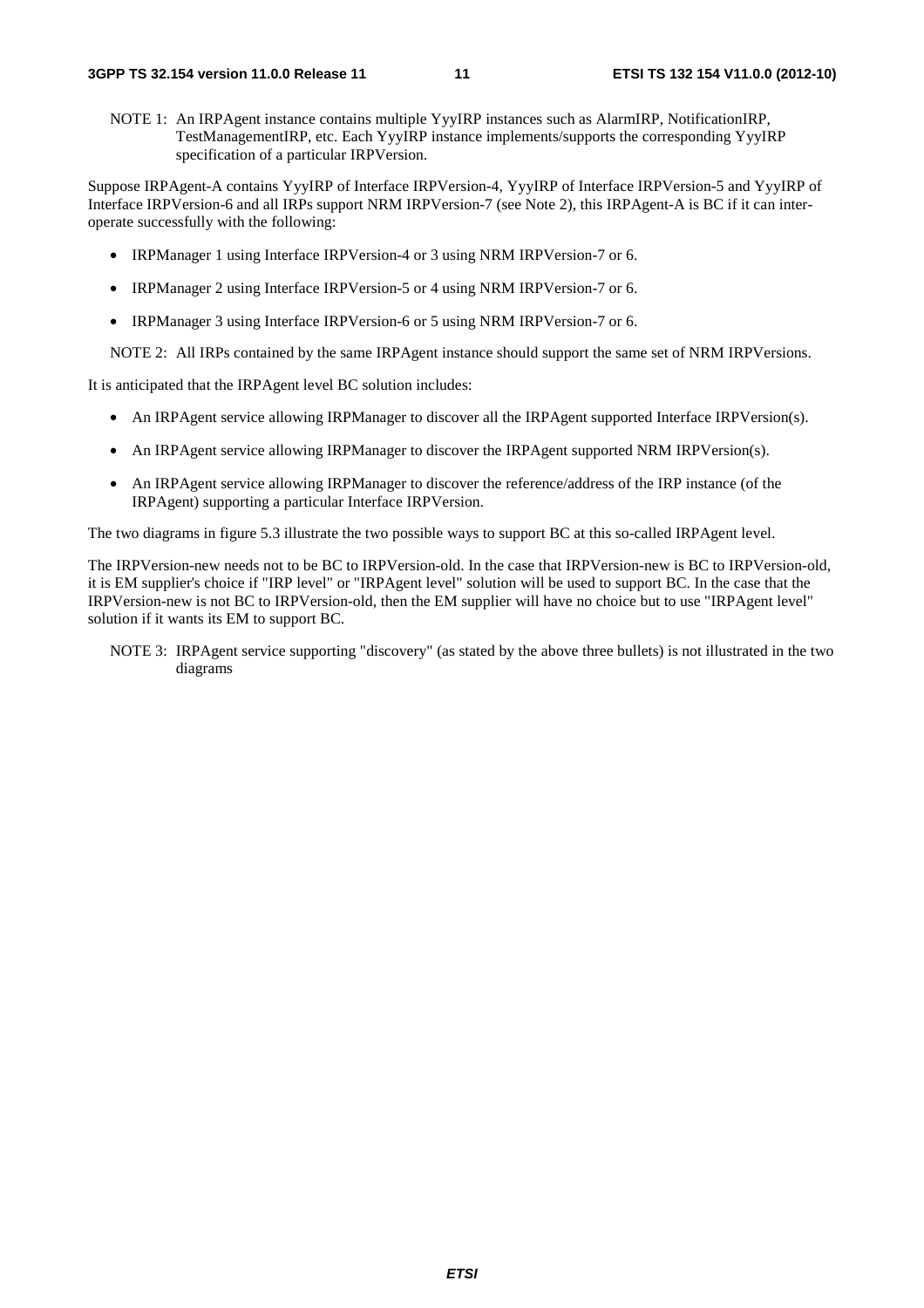# 6 BC Recommendations

### 6.1 Requirement

The Requirement specification is in subclause 4.2 Rules.

# 6.2 IS-level

There is no text specifically written related to IS-level specification for BC systems. The two system context diagrams of subclauses 5.2 and 5.3 would be necessary and sufficient to describe the management services provided by EM to support the so-called Old IRPManager and New IRPManager.

# 6.3 SS-level

#### 6.3.1 CORBA

For CORBA Solution Set, the IRPAgent level (see subclause 5.3) context would be used.

#### 6.3.2 Void

#### 6.3.3 File format description XML

Editor's Note: This part is FFS.

#### 6.3.4 File format description ASN.1

Editor's Note: This part is FFS.

#### 6.3.5 SOAP

Editor's Note: This part is FFS.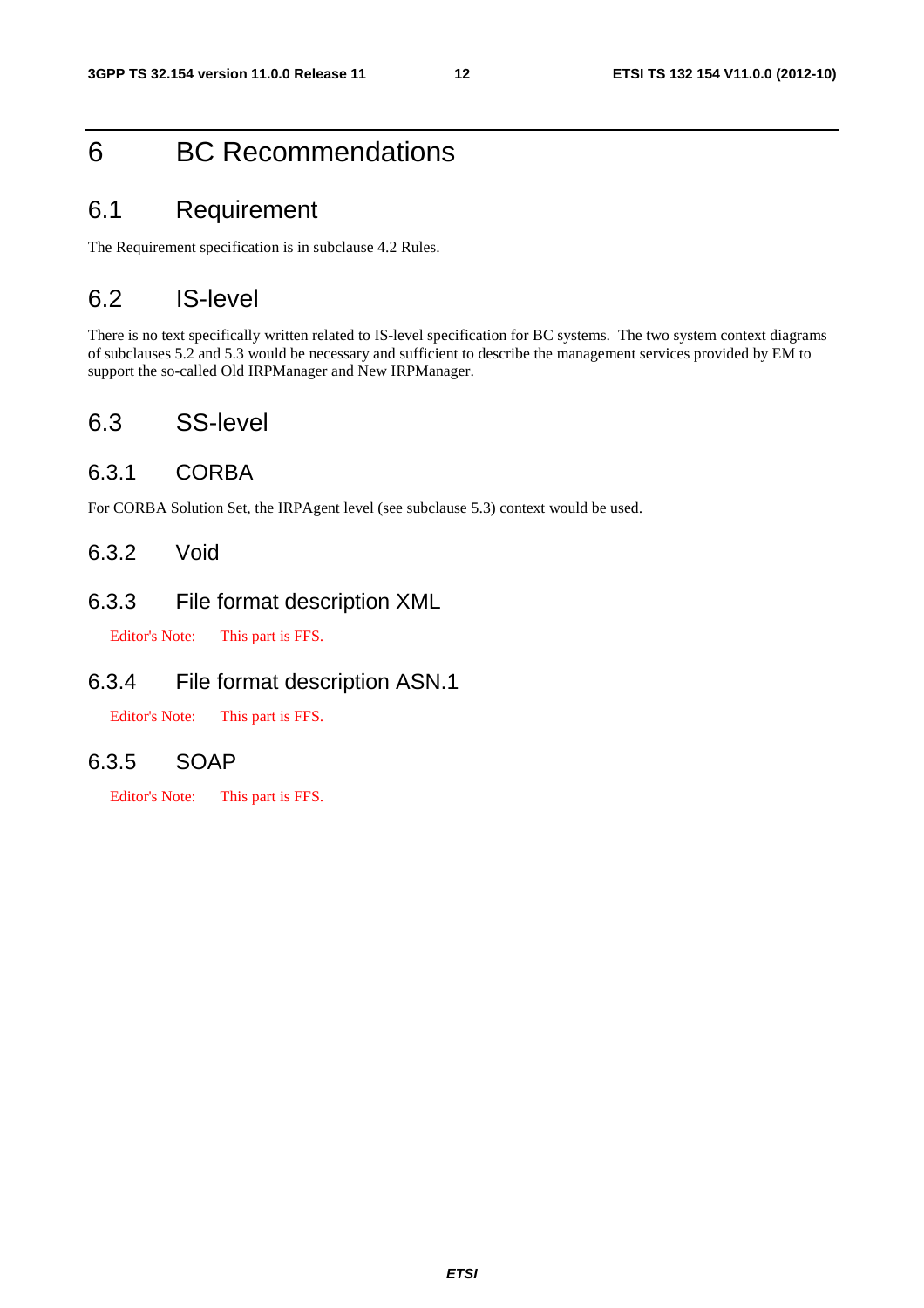# Annex A (informative): BC and Conformance Tests

This annex illustrates that:

• an IRP, implementing a new-version IRP specification that is BC to an old-version IRP specification, may or may not be compliant to the old-version IRP specification.



**Figure A.1: BC and Conformance Tests Scenario** 

Suppose 3GPP has an older-version IRP specification (the "Old-version IRP specification" box) and there is a valid/correct implementation (the "Old-IRP" box).

Suppose also that 3GPP produce a "New-version IRP specification" by extending the "Old-version IRP specification" using the BC-rules.

The "New-IRP" should interwork with IRPManager that uses the "New-version IRP specification". This "New-IRP" should also interwork with IRPManager that uses the "Old-version IRP specification".

The "Old-IRP" should pass the conformance test that is based on (see "depend" relation) the "Old-version IRP specification".

Likewise, the "New-IRP" should pass the conformance test that is based on the "New-version IRP specification".

However, this "New-IRP" may not be able to pass the conformance test that is based on "Old-version IRP specification" (see "test (should fail)" relation).

Likewise, the "Old-IRP" should not be able to pass the conformance test that is based on "New-Version IRP specification".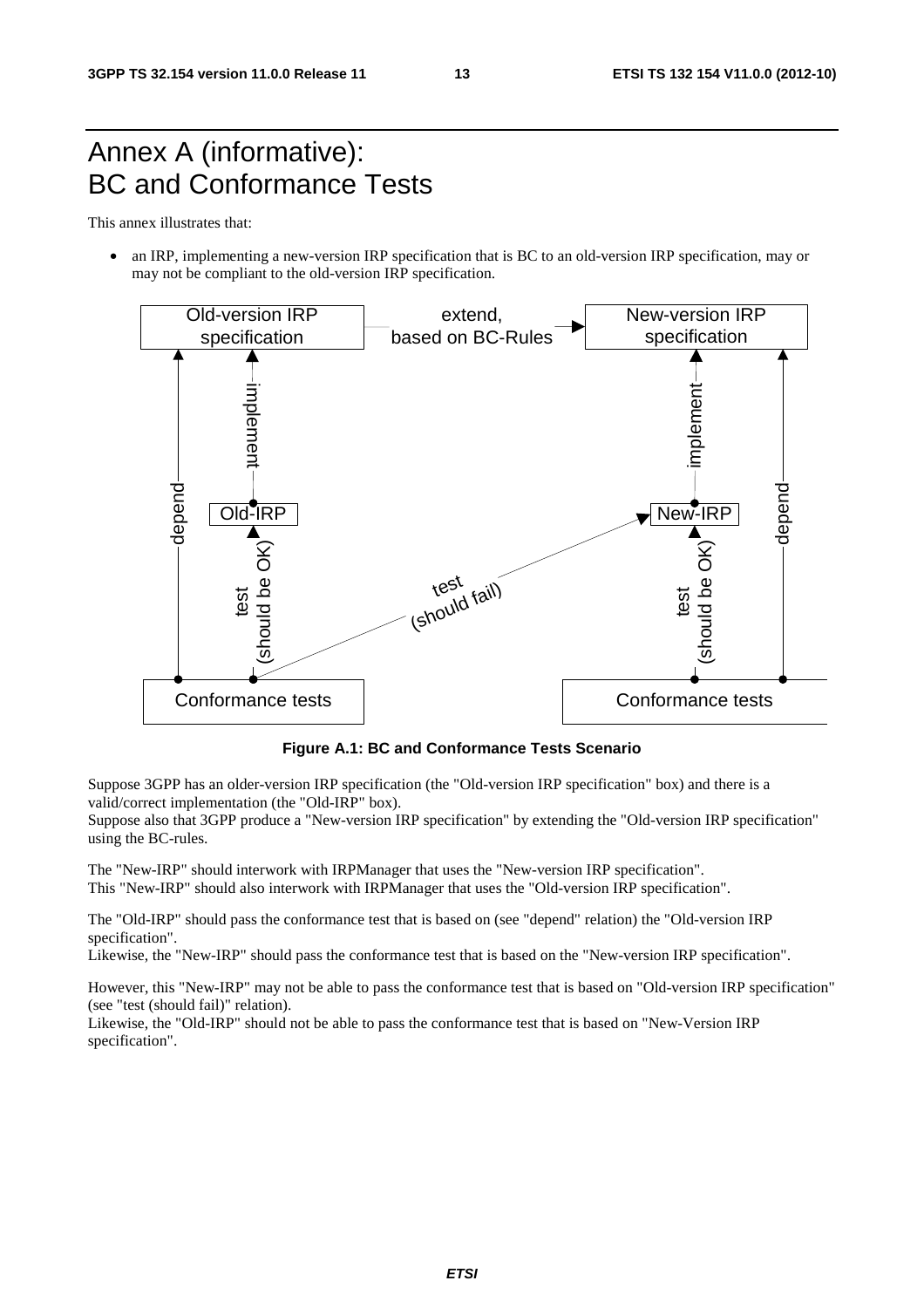# Annex B (informative): Change history

| <b>Change history</b> |             |            |               |                |                                        |                      |       |            |
|-----------------------|-------------|------------|---------------|----------------|----------------------------------------|----------------------|-------|------------|
| Date                  | TSG#        | <b>TSG</b> |               | <b>CRIRevi</b> | Subject/Comment                        | Cat                  | Old   | <b>New</b> |
|                       |             | Doc.       |               |                |                                        |                      |       |            |
| Mar                   | SA 35 SP-   |            | --            | --             | Submitted to TSG SA#35 for Information | --                   | 1.0.0 |            |
| 2007                  |             | 070065     |               |                |                                        |                      |       |            |
| Jun                   | SA 36 SP-   |            | $\sim$ $\sim$ | --             | Submitted to TSG SA#36 for Approval    | --                   | 2.0.0 | 7.0.0      |
| 2007                  |             | 070283     |               |                |                                        |                      |       |            |
| Dec                   | $SA$ 42 $-$ |            | $\sim$ $\sim$ | --             | Upgrade to Release 8                   |                      | 7.0.0 | 8.0.0      |
| 2008                  |             |            |               |                |                                        |                      |       |            |
| Dec                   |             |            |               |                | Update to Rel-9 version (MCC)          |                      | 8.0.0 | 9.0.0      |
| 2009                  |             |            |               |                |                                        |                      |       |            |
| Mar                   | SA 47 SP-   |            | 001           | <b>1000</b>    | Introduction of SOAP SS                | C                    | 9.0.0 | 10.0.0     |
| 2010                  |             | 100036     |               |                |                                        |                      |       |            |
| 2012-09               |             |            |               |                |                                        | Update 10.0.0 11.0.0 |       |            |
|                       |             |            |               |                |                                        | to Rel-              |       |            |
|                       |             |            |               |                |                                        |                      |       |            |
|                       |             |            |               |                |                                        | version              |       |            |
|                       |             |            |               |                |                                        | (MCC)                |       |            |